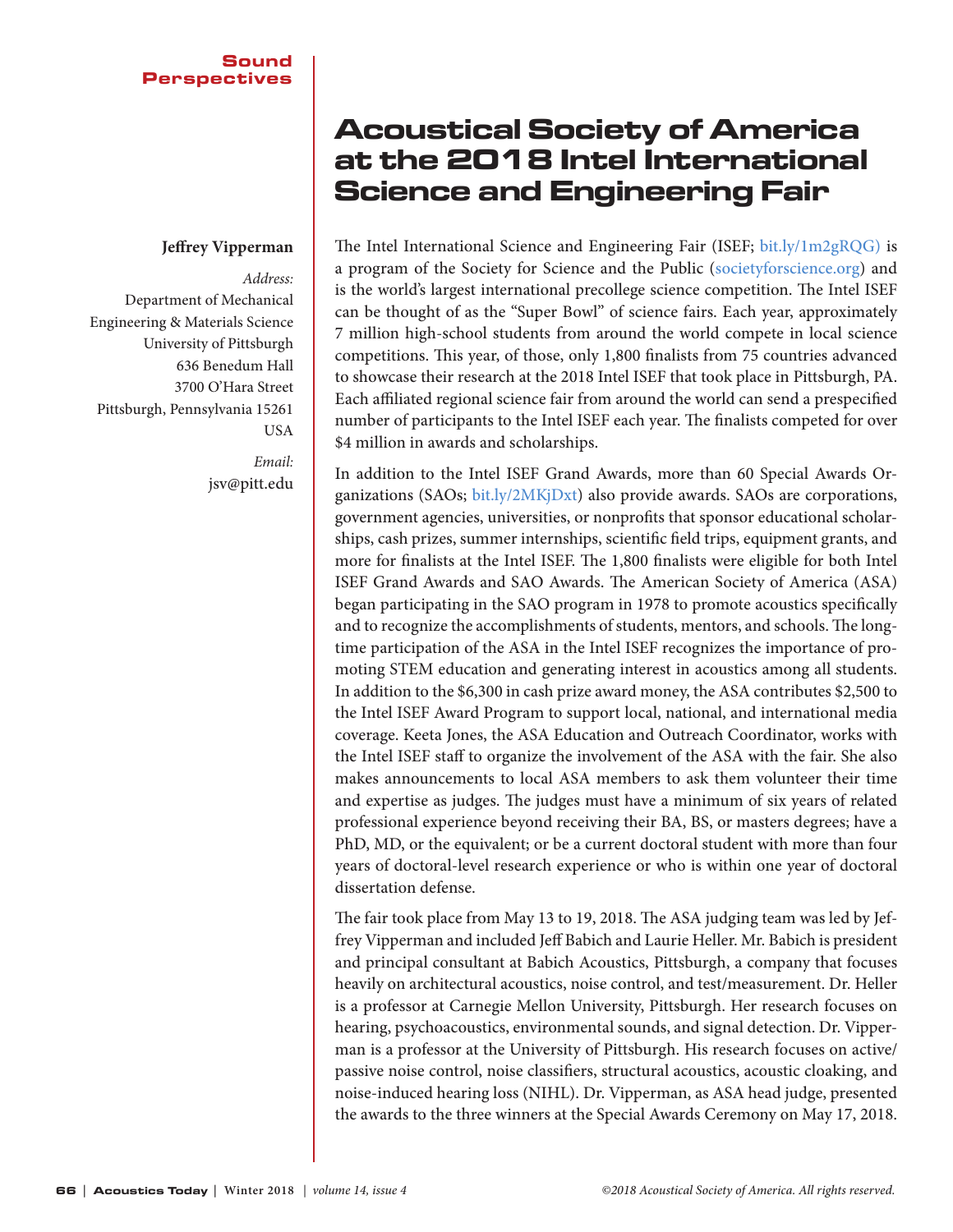Those eligible for the ASA cash prize awards were chosen by the three ASA judges from the Intel ISEF finalists. They first searched through the 1,800 titles and abstracts for acoustics relevance (defined in the broadest sense). The relevant projects were then reviewed and cut to the 35 top projects that had acoustics as a primary focus of the research. Most, if not all, of the 13 technical areas of ASA were represented.

The ASA judges then met and discussed the 35 projects, and each judge chose to be a primary or secondary judge for various projects. Next, the primary and secondary judges prejudged the projects by reading the student's poster boards (see **Figure 1**), documentation, and lab notebooks in the absence of the student. From there, the judges selected 20 projects for student interviews. A total of five semifinalists were selected and reinterviewed once or twice more by the entire panel of ASA judges.

After much deliberation, first, second, and third place finalists were chosen and received cash prizes for themselves, their schools, and their mentors. The first place winner received \$1,500 plus \$200 for the school and \$500 for the mentor. The second place finalist received \$1,000 plus \$100 for the school and \$250 for the mentor. The third place finalist received \$600 plus \$150 cash prize for the mentor. An honorable mention certificate was also awarded. Additionally, the student winners have been invited to attend the upcoming ASA annual meeting in Victoria, BC, Canada. For photos of this and past Special Award Ceremonies, see the Intel ISEF ASA Flickr album at [bit.ly/2NKiO3O](https://bit.ly/2NKiO3O).

The first place ASA winner was Anwesha Mukherjee (Robotics and Intelligent Machines Category). Ms. Mukherjee is a 10th grader at Westview High School, Portland, OR. She was mentored by teacher Debbie Cooper with a project entitled "A Novel Approach to Recognize Emotion from Speech Using Machine Learning Algorithms to Aid Social Interaction of Kids with Autism." The goal of this project was to aid autistic children in their development of empathy and social interactions by using cues from speech to help compensate for difficulties in reading facial expressions. Ms. Mukherjee's contribution over previous work was developing a heuristic weighting of the mel-frequency cepstral coefficients (MFCCs) that improve classifier accuracy by an additional 3-12%. She investigated a number of machine-learning algorithms and found that the multinomial logistic regression provided the most accuracy for her metrics. Her system was trained and tested using a database of expressive speech. See her full project abstract at [bit.ly/2oSSj1H.](https://bit.ly/2oSSj1H) Ms. Mukherjee



*Figure 1. Poster session at the Intel International Science and Engineering Fair.*

also received the Intel ISEF Best of Robotics and Intelligence Category Second Place Award.

The second place ASA winner was Sharmi Shah, an 11th grader from Colonia High School, Colonia, NJ, mentored by teacher James Danch (Physics and Astronomy Category). Ms. Shah's project was "Speech Intelligibility Analysis of Sound-Modulated Laser Signal Countermeasures." It is well established that laser light can be used as a spying device by measuring the modulation of the reflected light from a window. Ms. Shah investigated two coatings for their ability to diffuse the laser light and prevent eavesdropping while maintaining optical clarity. She evaluated the two coatings plus a control by using speech-recognition software to analyze speech recorded by the laser. Silica nanoparticle-epoxy residue reduced intelligibility of the chosen speech by 47% while nanoparticle-dimethylsiloxane fully precluded speech intelligibility by the algorithms. Although the coatings appeared transparent, transmission spectra were measured for the control and coated samples and found that the light transmission was very minorly impacted. The project abstract is available at bit.ly/2wN4S2W. Ms. Shah also received the US Air Force First Place Award in Physics and Astronomy, the National Security Agency (NSA) Research Directorate Physical Sciences First Place Award, and the Intel ISEF Best of Physics and Astronomy Category Fourth Place Award.

An 11th grader, Gabrielle Liu (Systems Software Category), from Ravenwood High School, Brentwood, TN, and mentored by teacher Peter Lowen, took third place. Ms. Liu's project, "Preventing Domestic Violence Using Emotion Recognition in Speech" also used machine learning to monitor emotions but as a screen to pick up domestic violence. She envisions incorporating her algorithms in the burgeoning prevalent use of artificial intelligence personal assistants.